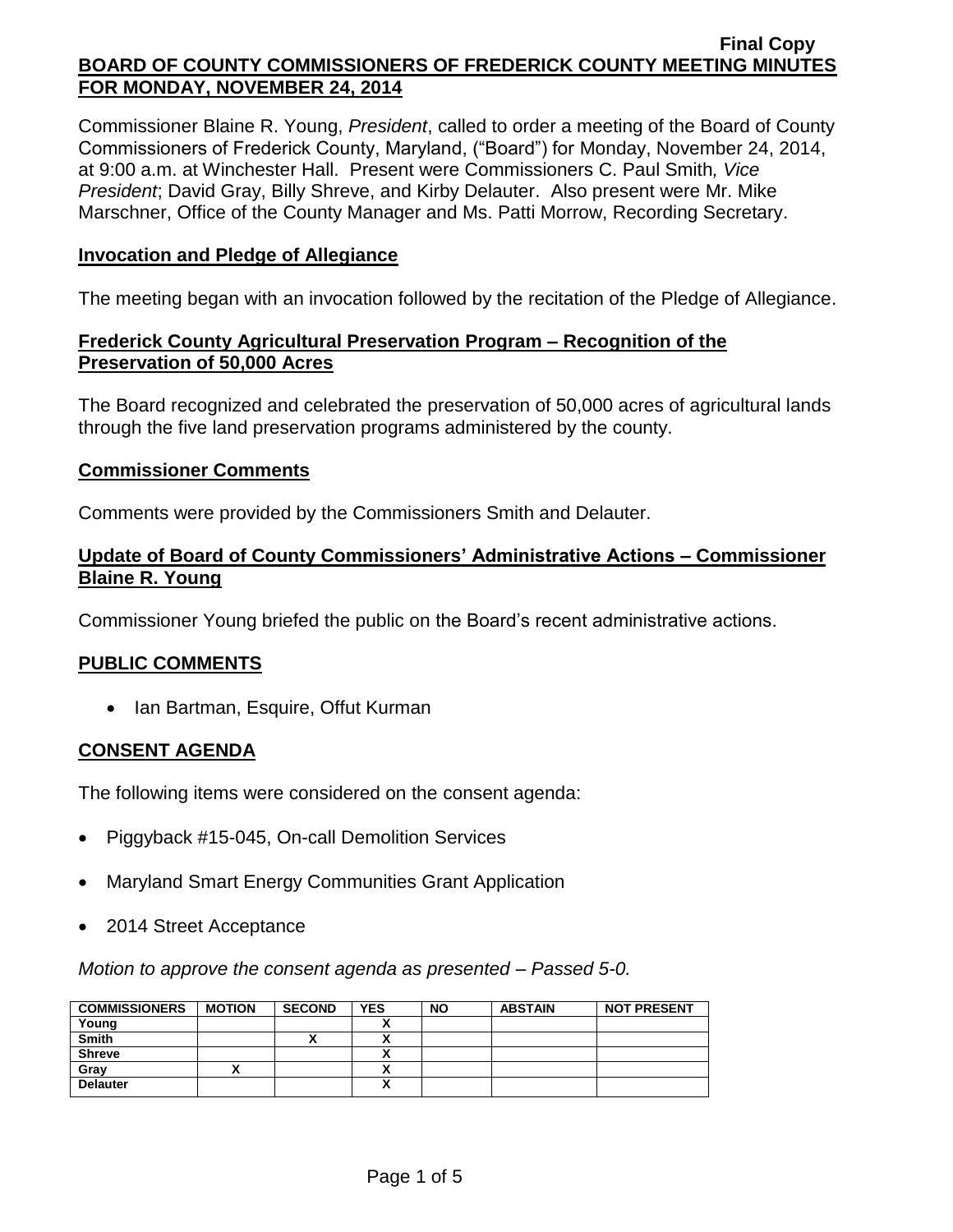## **WORKSESSION**

## **Appointments to Boards/Commissions – Joyce Grossnickle, Office of the County Manager**

Affordable Housing Council

There was no public comment.

*Motion to appoint Ms. Joyce Cain to serve as one of the private industry representatives and fill a term to expire June 30, 2015; appoint Mr. Patrick Hogan to serve as one of the at-large representatives and fill a term to expire June 30, 2015; and appoint Ms. Kandy Joseph-Alexander to serve as one of the housing consumer representatives and fill a term to expire June 30, 2016 – Passed 5-0.*

| <b>COMMISSIONERS</b> | <b>MOTION</b> | <b>SECOND</b> | <b>YES</b> | <b>NO</b> | <b>ABSTAIN</b> | <b>NOT PRESENT</b> |
|----------------------|---------------|---------------|------------|-----------|----------------|--------------------|
| Young                |               |               |            |           |                |                    |
| <b>Smith</b>         |               |               |            |           |                |                    |
| <b>Shreve</b>        |               |               |            |           |                |                    |
| Gray                 |               |               |            |           |                |                    |
| <b>Delauter</b>      |               |               | v          |           |                |                    |

Social Services Board

There was no public comment.

*Motion to appoint Ms. Carrie Wyrick to serve a term to expire June 30, 2016 – Passed 5-0.*

### **Request for Reimbursement of Permit Fees (Firehouse Renovation) – Mike Naill, Libertytown Volunteer Fire Department (LVFD) and Chip Jewell, Volunteer Fire and Rescue Services Division**

Mr. Jewell presented the request for reimbursement of fees for the LVFD.

Mr. Gary Hessong, Community Development Division, commented on the permit fees in question.

Mr. Richard Hemp, representing the LVFD, was present.

*Motion to approve the reimbursement of fees not to exceed \$66,449.18 as presented – Passed 5-0.*

| <b>COMMISSIONERS</b> | <b>MOTION</b> | <b>SECOND</b> | <b>YES</b>           | <b>NO</b> | <b>ABSTAIN</b> | <b>NOT PRESENT</b> |
|----------------------|---------------|---------------|----------------------|-----------|----------------|--------------------|
| Young                |               |               |                      |           |                |                    |
| <b>Smith</b>         |               |               |                      |           |                |                    |
| <b>Shreve</b>        |               |               |                      |           |                |                    |
| Gray                 |               |               |                      |           |                |                    |
| <b>Delauter</b>      |               | Λ             | $\ddot{\phantom{1}}$ |           |                |                    |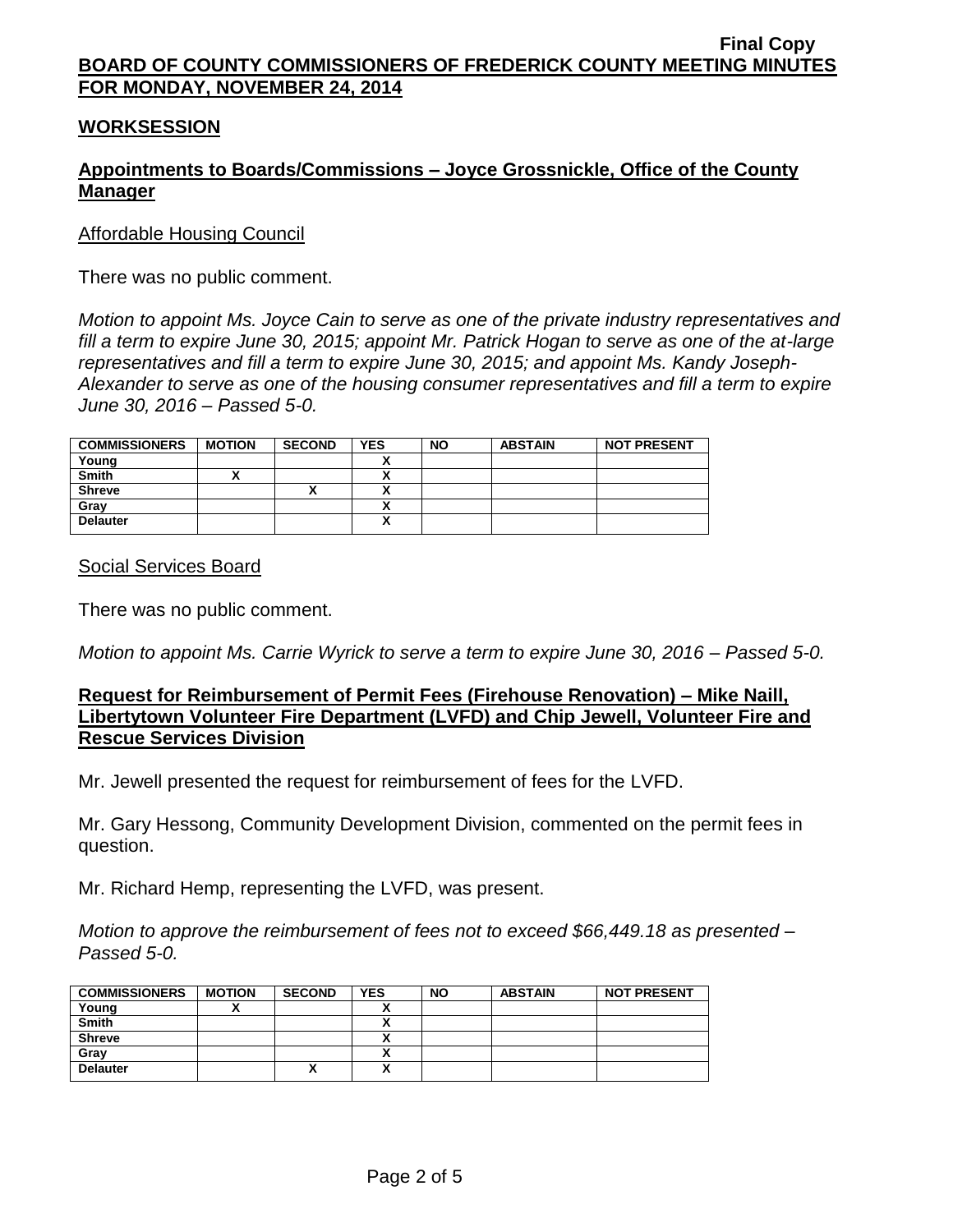## **ADMINISTRATIVE BUSINESS**

## **Presentation of Ordinances for Signature Purposes – John Mathias, Office of the County Attorney**

- Zoning Map Amendment #R-14-03 Blentlinger Planned Unit Development
- Zoning Map Amendment #R-06-05 Carroll Manor Planned Unit Development
- Zoning Map Amendment #R-14-04 Daysville Glen Planned Unit Development

*No action was taken as these ordinances were presented for signature purposes.*

(A copy of the approved/adopted ordinances can be obtained in the County Manager's Office or from the county's website, [www.FrederickCountyMD.gov.](http://www.frederickcountymd.gov/))

## **Presentation of Development Rights and Responsibilities Agreements (DRRAs) for Signature Purposes – Kathy Mitchell, Office of the County Attorney**

- Blentlinger Planned Unit Development DRRA #14-05
- Daysville Glen Planned Unit Development DRRA #14-06

*No action was taken as these DRRAs were presented for signature purposes.*

## **Approval of the Amended and Restated Memorandum of Understanding (MOU) between the Board of County Commissioners and the Frederick County Affordable Housing Land Trust and Subsequent Budget Transfer – Jenny Short, Citizens Services Division and Kathy Mitchell, Office of the County Attorney**

Ms. Short and Ms. Mitchell presented the amended MOU.

Mr. Ron Cramer, Habitat for Humanity, Inc., commented on the MOU.

*Motion to approve the amended and restated MOU as presented between the county and the Land Trust and all related budget transfers – Passed 5-0.*

| <b>COMMISSIONERS</b> | <b>MOTION</b> | <b>SECOND</b> | <b>YES</b> | <b>NO</b> | <b>ABSTAIN</b> | <b>NOT PRESENT</b> |
|----------------------|---------------|---------------|------------|-----------|----------------|--------------------|
| Young                |               |               |            |           |                |                    |
| Smith                |               |               |            |           |                |                    |
| <b>Shreve</b>        |               | Λ             |            |           |                |                    |
| Gray                 |               |               |            |           |                |                    |
| <b>Delauter</b>      |               |               |            |           |                |                    |

## **Memorandum of Understanding (MOU) Between the Board of County Commissioners, the Town of Emmitsburg, and Mount Saint Mary's University (University) – Ron Burns, Community Development Division**

Mr. Burns and Mr. Dave Haller, Town of Emmitsburg, presented the MOU.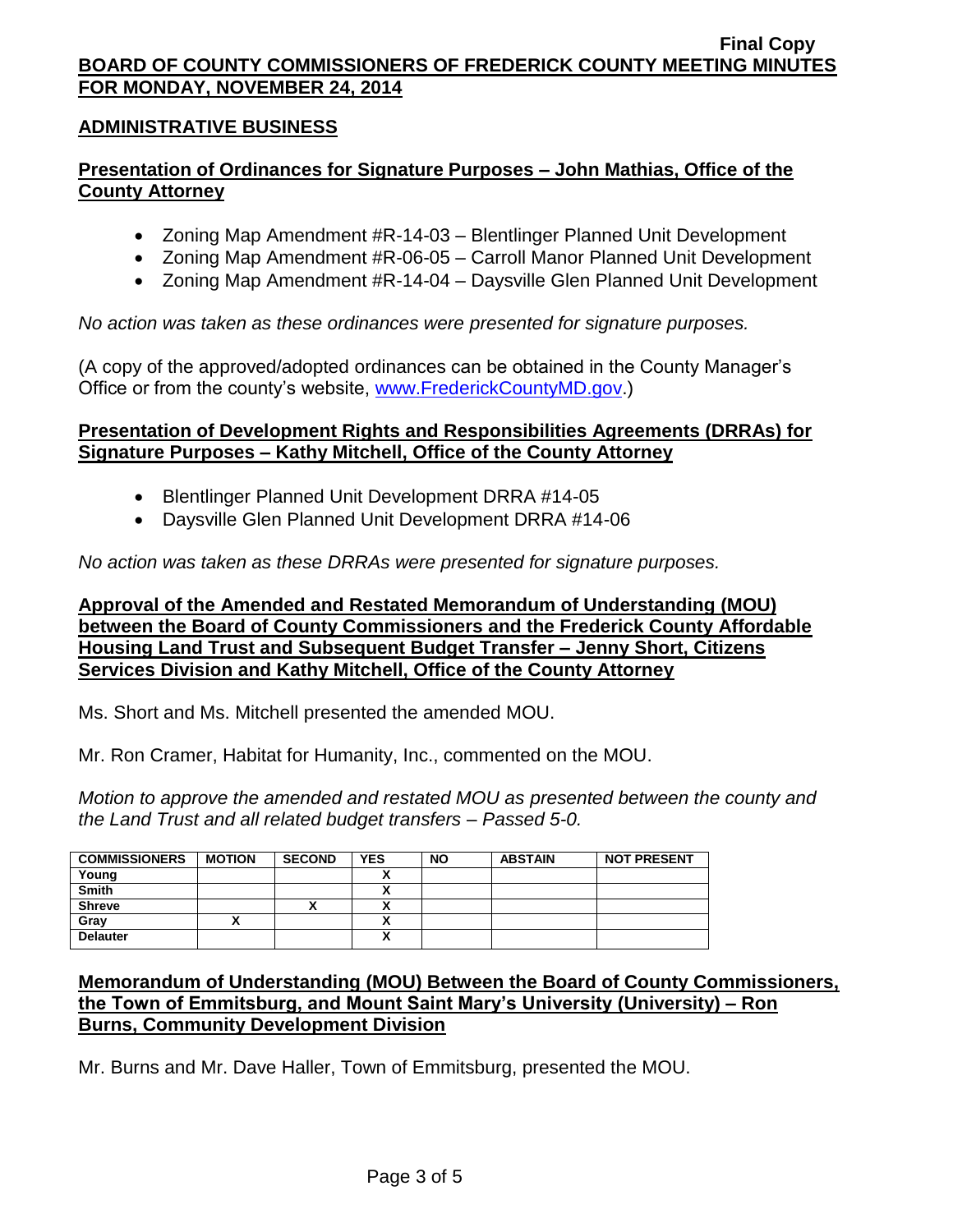*Motion to approve the MOU for the multiuse bike/pedestrian facilities to be constructed between Frederick County, the Town of Emmitsburg and the University as presented – Passed 5-0.*

| <b>COMMISSIONERS</b> | <b>MOTION</b> | <b>SECOND</b> | <b>YES</b> | <b>NO</b> | <b>ABSTAIN</b> | <b>NOT PRESENT</b> |
|----------------------|---------------|---------------|------------|-----------|----------------|--------------------|
| Young                |               |               |            |           |                |                    |
| <b>Smith</b>         |               |               |            |           |                |                    |
| <b>Shreve</b>        |               |               |            |           |                |                    |
| Gray                 |               |               | . .        |           |                |                    |
| <b>Delauter</b>      |               | Δ             |            |           |                |                    |

## **Greater Metropolitan Washington Area Inter-Jurisdictional Mutual Aid Communications Memorandum of Understanding (MOU) – Jack Markey, Emergency Management Division**

Mr. Markey presented the MOU.

*Motion to approve the Greater Metropolitan Washington Area Inter-jurisdictional Mutual Aid Communications MOU as presented and to authorize the Director of Emergency Management to act as the point of contact for jurisdictions who choose to exchange radio programming information with Frederick County – Passed 5-0.*

| <b>COMMISSIONERS</b> | <b>MOTION</b> | <b>SECOND</b> | <b>YES</b> | <b>NO</b> | <b>ABSTAIN</b> | <b>NOT PRESENT</b> |
|----------------------|---------------|---------------|------------|-----------|----------------|--------------------|
| Young                |               |               |            |           |                |                    |
| <b>Smith</b>         |               |               |            |           |                |                    |
| <b>Shreve</b>        |               |               |            |           |                |                    |
| Gray                 |               |               |            |           |                |                    |
| <b>Delauter</b>      |               |               | A          |           |                |                    |

## **COMMISSIONER COMMENTS**

Commissioner Young read a letter into the record stating he was resigning his ex officio position on the Frederick County Planning Commission (FcPc) effective immediately.

Commissioner Smith moved to accept his resignation as the ex officio member of the FcPc effective immediately and appoint him to the FcPc to fill a five-year term effective November 30, 2014. Commissioner Shreve seconded the motion.

(Commissioner Young left the meeting at 10:05 a.m. and passed the gavel to Commissioner Smith.)

Discussion ensued. Mr. John Mathias, Office of the County Attorney, commented on the motion.

Ms. Jan Gardner, County Executive–elect, commented on the motion.

*The motion passed 3-1 with Commissioner Gray opposed and Commissioner Young absent.*